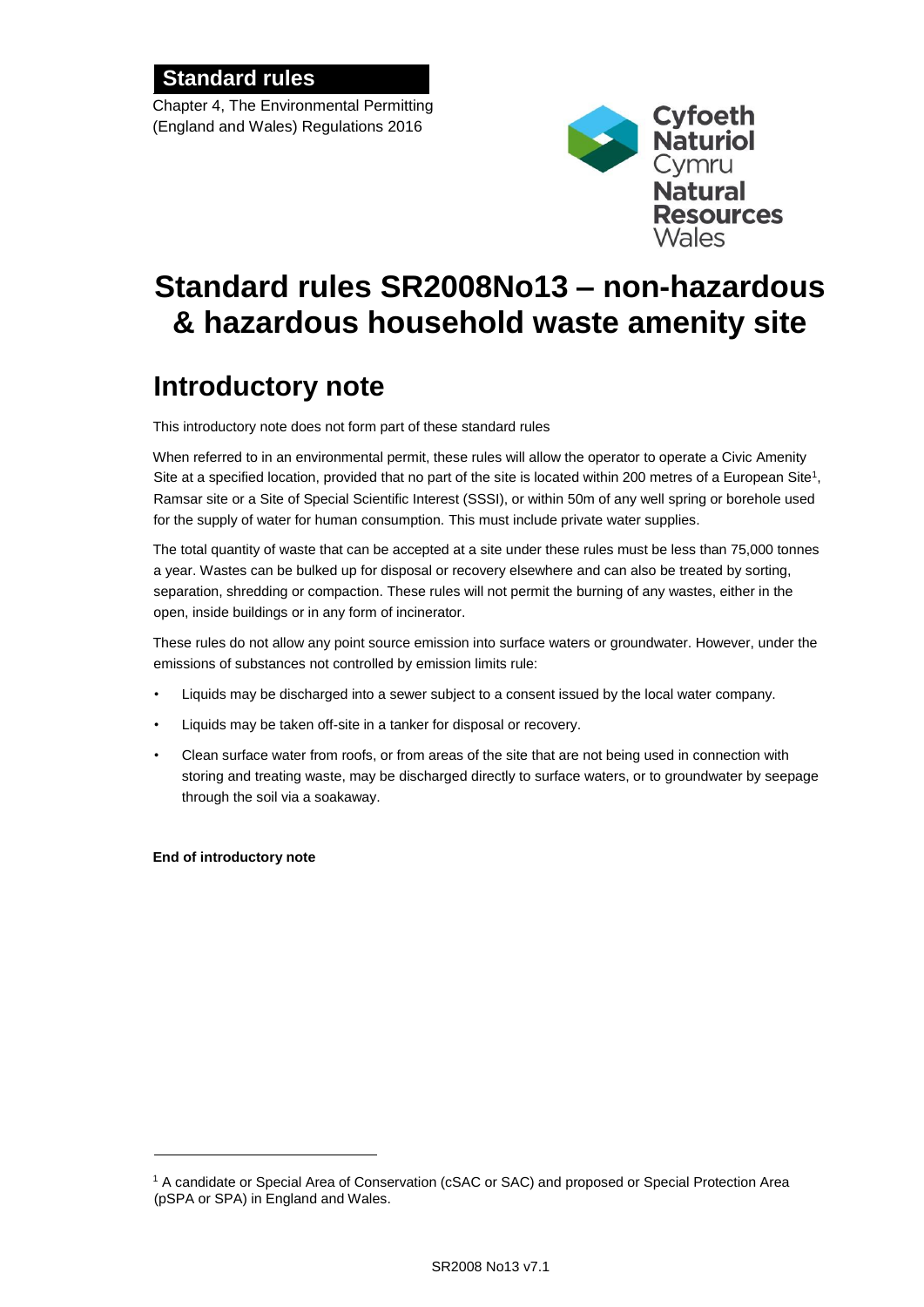## **Rules**

## **1 – Management**

### **1.1 General management**

- 1.1.1 The operator shall manage and operate the activities:
	- (a) in accordance with a written management system that identifies and minimises risks of pollution, including those arising from operations, maintenance, accidents, incidents, non-conformances, closure and those drawn to the attention of the operator as a result of complaints; and
	- (b) using sufficient competent persons and resources.
- 1.1.2 Records demonstrating compliance with rule 1.1.1 shall be maintained.
- 1.1.3 Any person having duties that are or may be affected by the matters set out in these standard rules shall have convenient access to a copy of them kept at or near the place where those duties are carried out.
- 1.1.4 The operator shall comply with the requirements of an approved competence scheme.

# **1.2 Avoidance, recovery and disposal of wastes produced by**

### **the activities**

- 1.2.1 The operator shall take appropriate measures to ensure that:
	- (a) the waste hierarchy referred to in Article 4 of the Waste Framework Directive is applied to the generation of waste by the activities; and
	- (b) any waste generated by the activities is treated in accordance with the waste hierarchy referred to in Article 4 of the Waste Framework Directive; and
	- (c) where disposal is necessary, this is undertaken in a manner which minimises its impact on the environment.
- 1.2.2 The operator shall review and record at least every four years whether changes to those measures should be made and take any further appropriate measures identified by a review.

## **2 – Operations**

### **2.1 Permitted activities**

2.1.1 The operator is only authorised to carry out the activities specified in table 2.1 below ("the activities").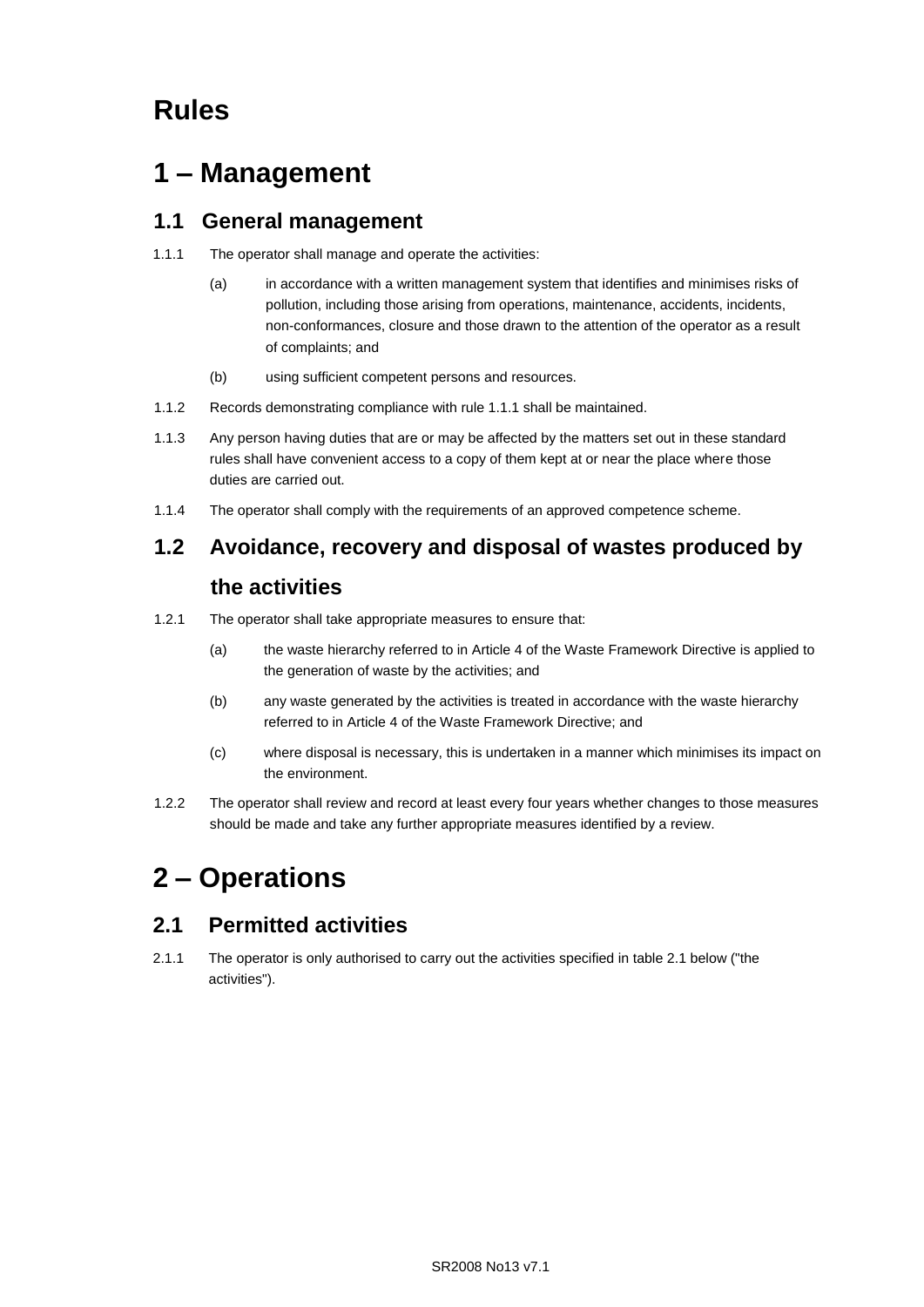| <b>Table 2.1 activities</b>                                                                                                                                                                                         |                                                                                                                                                                                                                   |
|---------------------------------------------------------------------------------------------------------------------------------------------------------------------------------------------------------------------|-------------------------------------------------------------------------------------------------------------------------------------------------------------------------------------------------------------------|
| <b>Description of activities</b>                                                                                                                                                                                    | <b>Limits of activities</b>                                                                                                                                                                                       |
| D15: Storage pending any of the operations<br>numbered D1 to D14 (excluding temporary<br>storage, pending collection, on the site where it is<br>produced)                                                          | The maximum quantity of hazardous waste and<br>waste oils (in aggregate) that can be accepted,<br>stored or treated at the site in connection with a<br>disposal operation shall not exceed 10 tonnes per<br>day. |
| R13: Storage of wastes pending any of the<br>operations numbered R1 to R12 (excluding<br>temporary storage, pending collection, on the site<br>where it is produced)                                                | Treatment consisting only of manual sorting,<br>separation, shredding or compaction of waste into<br>different components for disposal, (no more than<br>50 tonnes per day) or recovery.                          |
| <b>D14:</b> Repackaging prior to submission to any of<br>the operations numbered D1 to 13                                                                                                                           | There shall be no treatment of asbestos waste.                                                                                                                                                                    |
| D9: Physico-chemical treatment not specified<br>elsewhere in Annex IIA which results in final<br>compounds or mixtures which are discarded by<br>means of any of the operations numbered D1 to<br>D8 and D10 to D12 |                                                                                                                                                                                                                   |
| R3: Recycling/reclamation of organic substances<br>which are not used as solvents                                                                                                                                   |                                                                                                                                                                                                                   |
| R4: Recycling/reclamation of metals and metal<br>compounds                                                                                                                                                          |                                                                                                                                                                                                                   |
| R5: Recycling/reclamation of other inorganic<br>materials                                                                                                                                                           |                                                                                                                                                                                                                   |

### **2.2 Waste acceptance**

- 2.2.1 Waste shall only be accepted if:
	- (a) it is of a type and quantity listed in table 2.2 below; and
	- (b) except for household waste accepted from householders, it conforms to the description in the documentation supplied by the producer and holder.

| Table 2.2. Waste types and quantities                                                     |                                                                      |  |
|-------------------------------------------------------------------------------------------|----------------------------------------------------------------------|--|
| <b>Maximum Quantities</b>                                                                 |                                                                      |  |
| The total quantity of waste accepted at the site shall be less than 75,000 tonnes a year. |                                                                      |  |
| <b>Exclusions</b>                                                                         |                                                                      |  |
| Wastes having any of the following characteristics shall not be accepted:<br>٠            |                                                                      |  |
| Consisting solely or mainly of dusts, powders or loose fibres<br>٠                        |                                                                      |  |
| Waste<br><b>Description</b><br>Code                                                       |                                                                      |  |
|                                                                                           |                                                                      |  |
| OIL WASTES AND WASTES OF LIQUID FUELS<br>13                                               |                                                                      |  |
| 1302<br>waste engine, gear and lubricating oils                                           |                                                                      |  |
| 13 02 05*                                                                                 | mineral-based non chlorinated engine, gear and lubricating oils      |  |
| 13 02 06*<br>synthetic engine, gear and lubricating oils                                  |                                                                      |  |
| 13 02 07*                                                                                 | readily biodegradable engine, gear and lubricating oils              |  |
| 15                                                                                        | WASTE PACKAGING; ABSORBENTS, WIPING CLOTHS, FILTER MATERIALS AND     |  |
|                                                                                           | <b>PROTECTIVE CLOTHING NOT OTHERWISE SPECIFIED</b>                   |  |
| 1501                                                                                      | packaging (including separately collected municipal packaging waste) |  |
| 15 01 01<br>paper and cardboard packaging                                                 |                                                                      |  |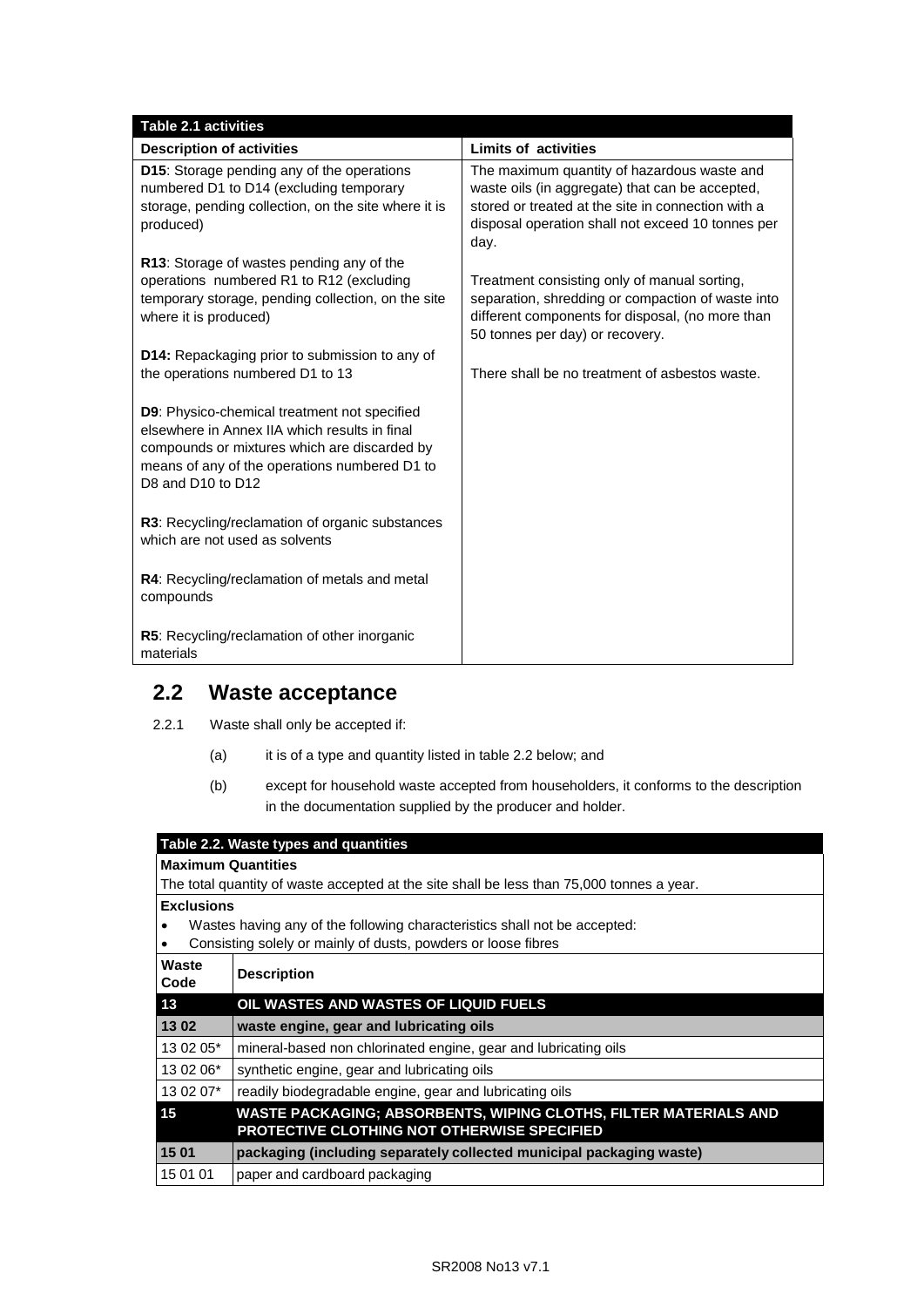| 15 01 02  | plastic packaging                                                                                                                                                                                        |
|-----------|----------------------------------------------------------------------------------------------------------------------------------------------------------------------------------------------------------|
| 15 01 03  | wooden packaging                                                                                                                                                                                         |
| 15 01 04  | metallic packaging                                                                                                                                                                                       |
| 15 01 05  | composite packaging                                                                                                                                                                                      |
| 15 01 06  | mixed packaging                                                                                                                                                                                          |
| 15 01 07  | glass packaging                                                                                                                                                                                          |
| 15 01 09  | textile packaging                                                                                                                                                                                        |
| 15 02     | absorbents, filter materials, wiping cloths and protective clothing                                                                                                                                      |
| 15 02 02* | absorbents, filter materials (including oil filters not otherwise specified), wiping cloths,                                                                                                             |
|           | protective clothing contaminated by hazardous substances                                                                                                                                                 |
| 16        | <b>WASTES NOT OTHERWISE SPECIFIED IN THE LIST</b>                                                                                                                                                        |
| 16 01     | end-of-life vehicles from different means of transport (including off-road machinery)<br>and wastes from dismantling of end-of-life vehicles and vehicle maintenance (except<br>13, 14, 16 06 and 16 08) |
| 16 01 07* | oil filters                                                                                                                                                                                              |
| 16 01 14* | antifreeze fluids containing hazardous substances                                                                                                                                                        |
| 16 01 15  | antifreeze fluids other than those mentioned in 16 01 14                                                                                                                                                 |
| 16 05     | gases in pressure containers and discarded chemicals                                                                                                                                                     |
| 16 05 05  | gases in pressure containers other than those mentioned in 16 05 04                                                                                                                                      |
| 17        | CONSTRUCTION AND DEMOLITION WASTES (INCLUDING EXCAVATED SOIL FROM<br><b>CONTAMINATED SITES)</b>                                                                                                          |
| 1701      | concrete, bricks, tiles and ceramics                                                                                                                                                                     |
| 17 01 01  | concrete                                                                                                                                                                                                 |
| 17 01 02  | bricks                                                                                                                                                                                                   |
| 17 01 03  | tiles and ceramics                                                                                                                                                                                       |
| 17 01 07  | mixtures of concrete, bricks, tiles and ceramics other than those mentioned in 17 01 06                                                                                                                  |
| 1706      | insulation materials and asbestos-containing construction materials                                                                                                                                      |
| 17 06 01* | insulation materials containing asbestos (consisting of bonded asbestos only)                                                                                                                            |
| 17 06 04  | insulation materials other than those mentioned in 17 06 01 and 17 06 03                                                                                                                                 |
| 17 06 05* | construction materials containing asbestos (consisting of bonded asbestos only)                                                                                                                          |
| 1708      | gypsum-based construction material                                                                                                                                                                       |
| 17 08 02  | gypsum-based construction materials other than those mentioned in 17 08 01                                                                                                                               |
| 20        | MUNICIPAL WASTES (HOUSEHOLD WASTE AND SIMILAR COMMERCIAL,<br>INDUSTRIAL AND INSTITUTIONAL WASTES) INCLUDING SEPARATELY COLLECTED<br><b>FRACTIONS</b>                                                     |
| 20 01     | separately collected fractions (except 15 01)                                                                                                                                                            |
| 20 01 01  | paper and cardboard                                                                                                                                                                                      |
| 20 01 02  | glass                                                                                                                                                                                                    |
| 20 01 08  | biodegradable kitchen and canteen waste                                                                                                                                                                  |
| 20 01 10  | clothes                                                                                                                                                                                                  |
| 20 01 11  | textiles                                                                                                                                                                                                 |
| 20 01 13* | solvents                                                                                                                                                                                                 |
| 20 01 14* | acids                                                                                                                                                                                                    |
| 20 01 15* | alkalines                                                                                                                                                                                                |
| 20 01 17* | photochemicals                                                                                                                                                                                           |
| 20 01 19* | pesticides                                                                                                                                                                                               |
| 20 01 21* | fluorescent tubes and other mercury-containing waste                                                                                                                                                     |
| 20 01 23* | discarded equipment containing chlorofluorocarbons                                                                                                                                                       |
| 20 01 25  | edible oil and fat                                                                                                                                                                                       |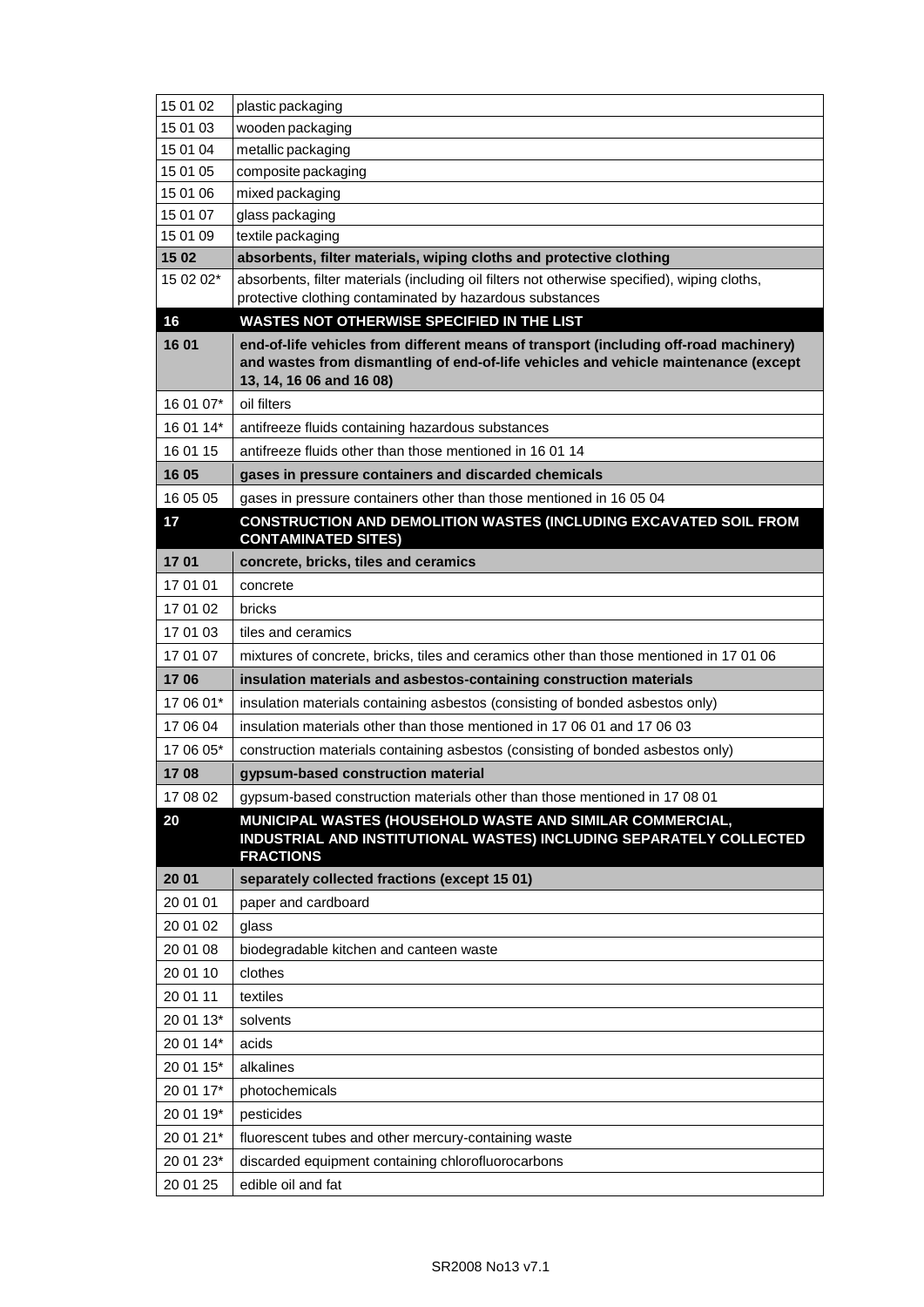| 20 01 26* | oil and fat other than those mentioned in 20 01 25                                                                                          |
|-----------|---------------------------------------------------------------------------------------------------------------------------------------------|
| 20 01 27* | paint, inks, adhesives and resins containing hazardous substances                                                                           |
| 20 01 28  | paint, inks, adhesives and resins other than those mentioned in 20 01 27                                                                    |
| 20 01 29* | detergents containing hazardous substances                                                                                                  |
| 20 01 30  | detergents other than those mentioned in 20 01 29                                                                                           |
| 20 01 33* | batteries and accumulators included in 16 06 01, 16 06 02 or 16 06 03 and unsorted batteries<br>and accumulators containing these batteries |
| 20 01 34  | batteries and accumulators other than those mentioned in 2001 33                                                                            |
| 20 01 35* | discarded electrical and electronic equipment other than those mentioned in 20 01 21 and 20<br>01 23 containing hazardous components        |
| 20 01 36  | discarded electrical and electronic equipment other than those mentioned in 20 01 21, 20 01<br>23 and 20 01 35                              |
| 20 01 37* | wood containing hazardous substances                                                                                                        |
| 20 01 38  | wood other than that mentioned in 20 01 37                                                                                                  |
| 20 01 39  | plastics                                                                                                                                    |
| 20 01 40  | metals                                                                                                                                      |
| 20 01 41  | wastes from chimney sweeping                                                                                                                |
| 20 02     | garden and park wastes (including cemetery waste)                                                                                           |
| 20 02 01  | biodegradable waste                                                                                                                         |
| 20 02 02  | soil and stones                                                                                                                             |
| 20 02 03  | other non-biodegradable wastes                                                                                                              |
| 20 03     | other municipal wastes                                                                                                                      |
| 20 03 01  | mixed municipal waste                                                                                                                       |
| 20 03 07  | bulky waste                                                                                                                                 |
|           |                                                                                                                                             |

### **2.3 Operating techniques**

2.3.1 The activities shall be operated using the techniques and in the manner described in Table 2.3 below.

#### **Table 2.3 Operating techniques**

- 1. Waste shall be stored and treated on an impermeable surface with sealed drainage system.
- 2. Cement bonded asbestos waste shall be double bagged and kept within clearly identified, segregated, secure, lockable containers.
- 3. Hazardous wastes for disposal must be kept within clearly identified, segregated, secure lockable containers.

### **2.4 The site**

- 2.4.1 The activities shall not extend beyond the site, being the land shown edged in green on the site plan attached to the permit.
- 2.4.2 The activities shall not be carried out within 200 metres of a European Site or a SSSI.
- 2.4.3 The activities shall not be carried out within 50m of any well spring or borehole used for the supply of water for human consumption.

### **2.5 Technical Requirements Hazardous waste storage and treatment**

2.5.1 Hazardous waste shall not be mixed, either with a different category of hazardous waste or with other waste, substances or materials, unless it is authorised by table 2.1 and appropriate measures are taken.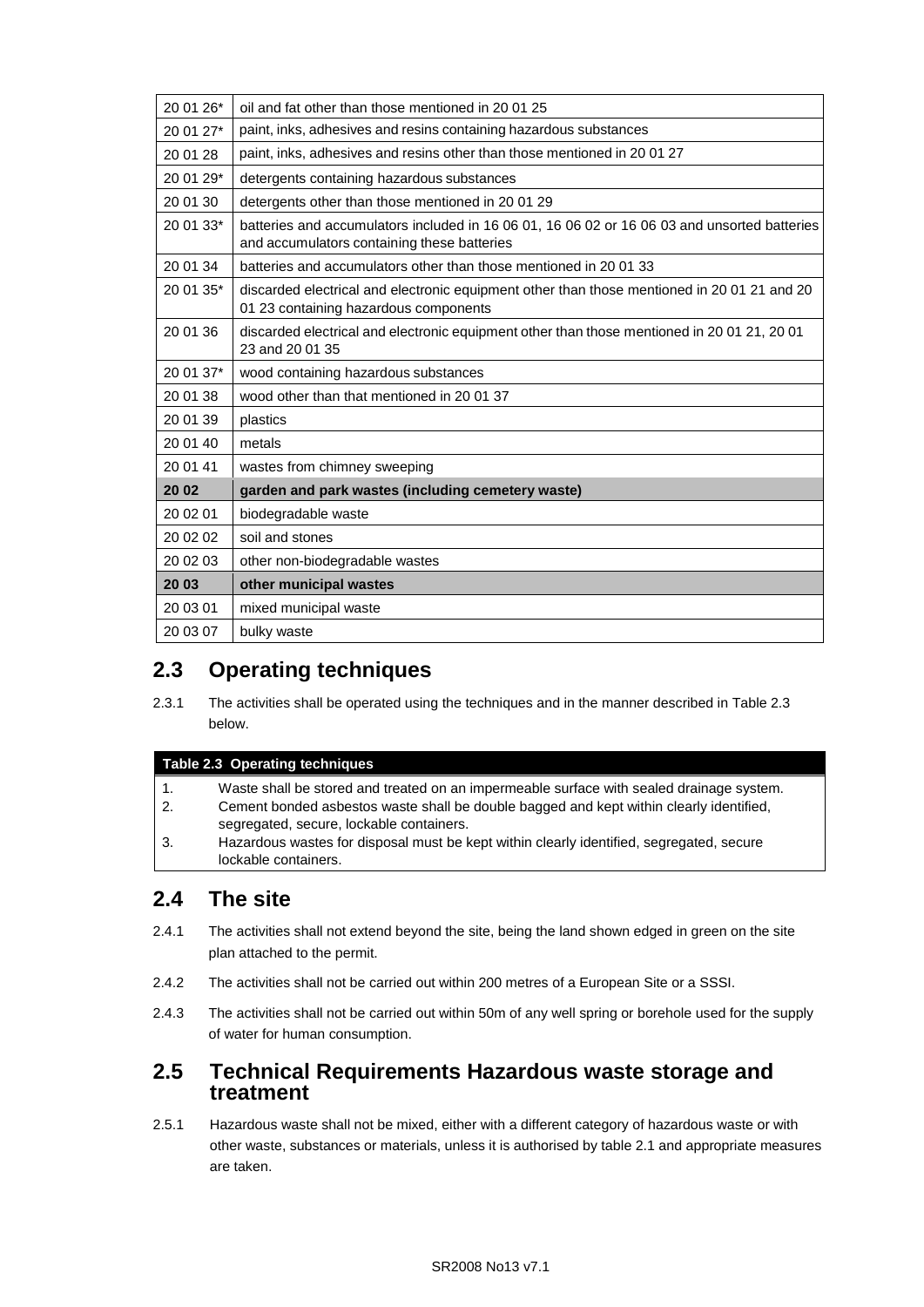## **3 – Emissions and monitoring**

### **3.1 Emissions of substances not controlled by emission limits**

- 3.1.1 Emissions of substances not controlled by emission limits (excluding odour) shall not cause pollution. The operator shall not be taken to have breached this rule if appropriate measures, including, but not limited to, those specified in any approved emissions management plan, have been taken to prevent or where that is not practicable, to minimise, those emissions.
- 3.1.2 The operator shall:
	- (a) if notified by Natural Resources Wales that the activities are giving rise to pollution, submit to Natural Resources Wales for approval within the period specified, an emissions management plan;
	- (b) implement the approved emissions management plan, from the date of approval, unless otherwise agreed in writing by Natural Resources Wales.
- 3.1.3 All liquids in containers, whose emission to water or land could cause pollution, shall be provided with secondary containment, unless the operator has used other appropriate measures to prevent or where that is not practicable, to minimise, leakage and spillage from the primary container.

### **3.2 Odour**

- 3.2.1 Emissions from the activities shall be free from odour at levels likely to cause pollution outside the site, as perceived by an authorised officer of Natural Resources Wales, unless the operator has used appropriate measures, including, but not limited to, those specified in any approved odour management plan, to prevent or where that is not practicable, to minimise, the odour.
- 3.2.2 The operator shall:
	- (a) if notified by Natural Resources Wales that the activities are giving rise to pollution outside the site due to odour, submit to Natural Resources Wales for approval within the period specified, an odour management plan;
	- (b) implement the approved odour management plan, from the date of approval, unless otherwise agreed in writing by Natural Resources Wales.

### **3.3 Noise and vibration**

- 3.3.1 Emissions from the activities shall be free from noise and vibration at levels likely to cause pollution outside the site, as perceived by an authorised officer of Natural Resources Wales, unless the operator has used appropriate measures, including, but not limited to, those specified in any approved noise and vibration management plan to prevent or where that is not practicable to minimise the noise and vibration.
- 3.3.2 The operator shall:
	- (a) if notified by Natural Resources Wales that the activities are giving rise to pollution outside the site due to noise and vibration, submit to Natural Resources Wales for approval within the period specified, a noise and vibration management plan which identifies and minimises the risks of pollution from noise and vibration;
	- (b) implement the approved noise and vibration management plan, from the date of approval, unless otherwise agreed in writing by Natural Resources Wales.

### **3.4 Fire**

3.4.1 The operator shall manage and operate the activities in accordance with a written fire prevention plan using the current, relevant fire prevention plan guidance.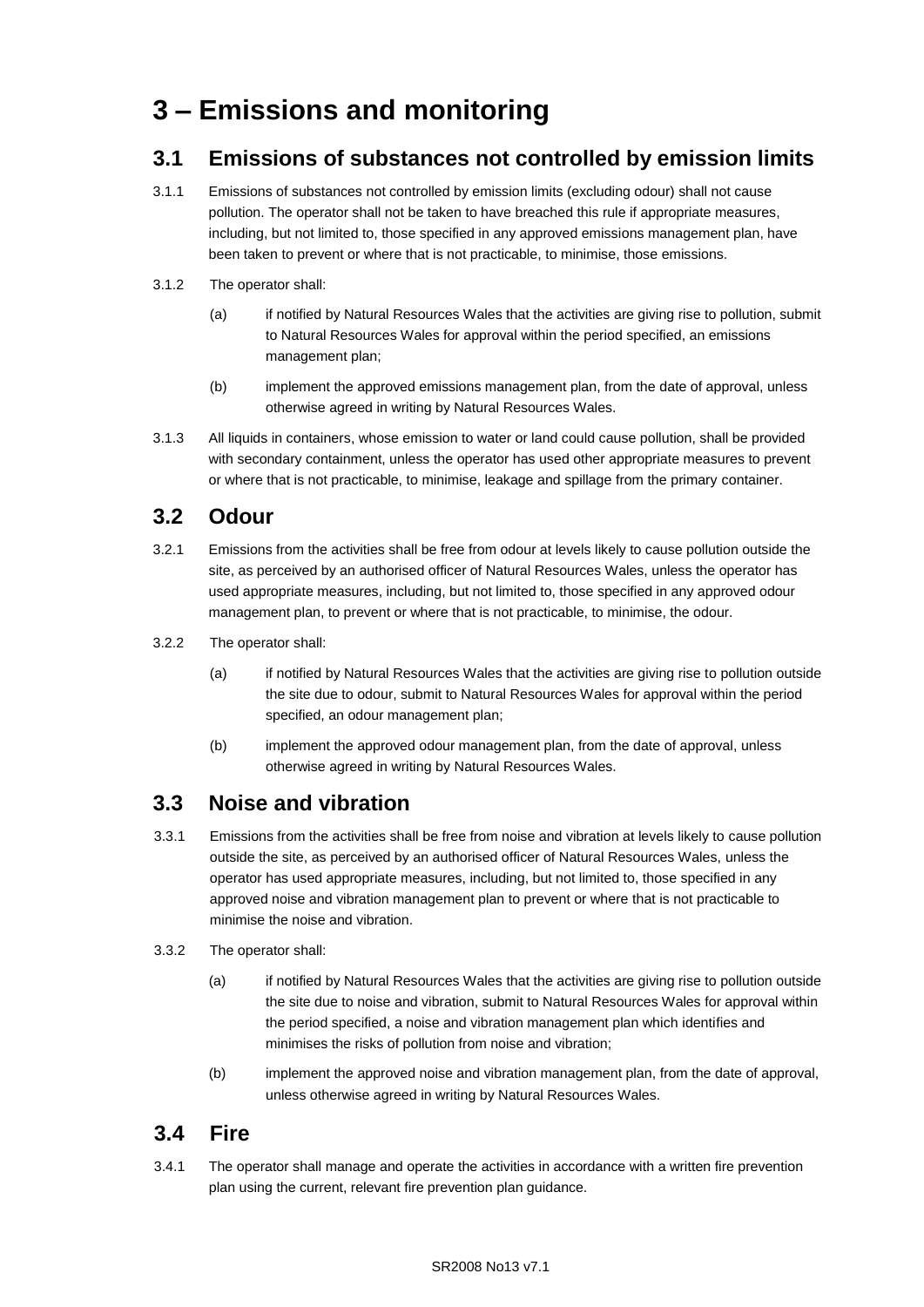#### 3.4.2 The operator shall:

- (a) if notified by Natural Resources Wales that the activities could cause a fire risk, submit to Natural Resources Wales a fire prevention plan which identifies and minimises the risks of fire;
- (b) operate the activity in accordance with the fire prevention plan, from the date of submission, unless otherwise agreed in writing by Natural Resources Wales.

## **4 – Information**

### **4.1 Records**

- 4.1.1 All records required to be made by these standard rules shall:
	- (a) be legible;
	- (b) be made as soon as reasonably practicable;
	- (c) if amended, be amended in such a way that the original and any subsequent amendments remain legible or are capable of retrieval; and
	- (d) be retained, unless otherwise agreed by Natural Resources Wales, for at least 6 years from the date when the records were made, or in the case of the following records until permit surrender:
		- (i) off-site environmental effects; and
		- (ii) matters which affect the condition of land and groundwater.
- 4.1.2 The operator shall keep on site all records, plans and the management system required to be maintained by these standard rules, unless otherwise agreed in writing by Natural Resources Wales.

### **4.2 Reporting**

- 4.2.1 The operator shall send all reports and notifications required by these standard rules to Natural Resources Wales using the contact details supplied in writing by Natural Resources Wales.
- 4.2.2 Within one month of the end of each quarter, the operator shall submit to Natural Resources Wales using the form made available for the purpose, the information specified on the form relating to the site and the waste accepted and removed from it during the previous quarter.

### **4.3 Notifications**

- 4.3.1 Natural Resources Wales shall be notified without delay following the detection of:
	- (a) any malfunction, breakdown or failure of equipment or techniques, accident, or emission of a substance not controlled by an emission limit which has caused, is causing or may cause significant pollution;
	- (b) the breach of a limit specified in the permit; or
	- (c) any significant adverse environmental effects.
- 4.3.2 Written confirmation of actual or potential pollution incidents and breaches of emission limits shall be submitted within 24 hours.
- 4.3.3 Where Natural Resources Wales has requested in writing that it shall be notified when the operator is to undertake monitoring and/or spot sampling, the operator shall inform Natural Resources Wales when the relevant monitoring and/or spot sampling is to take place. The operator shall provide this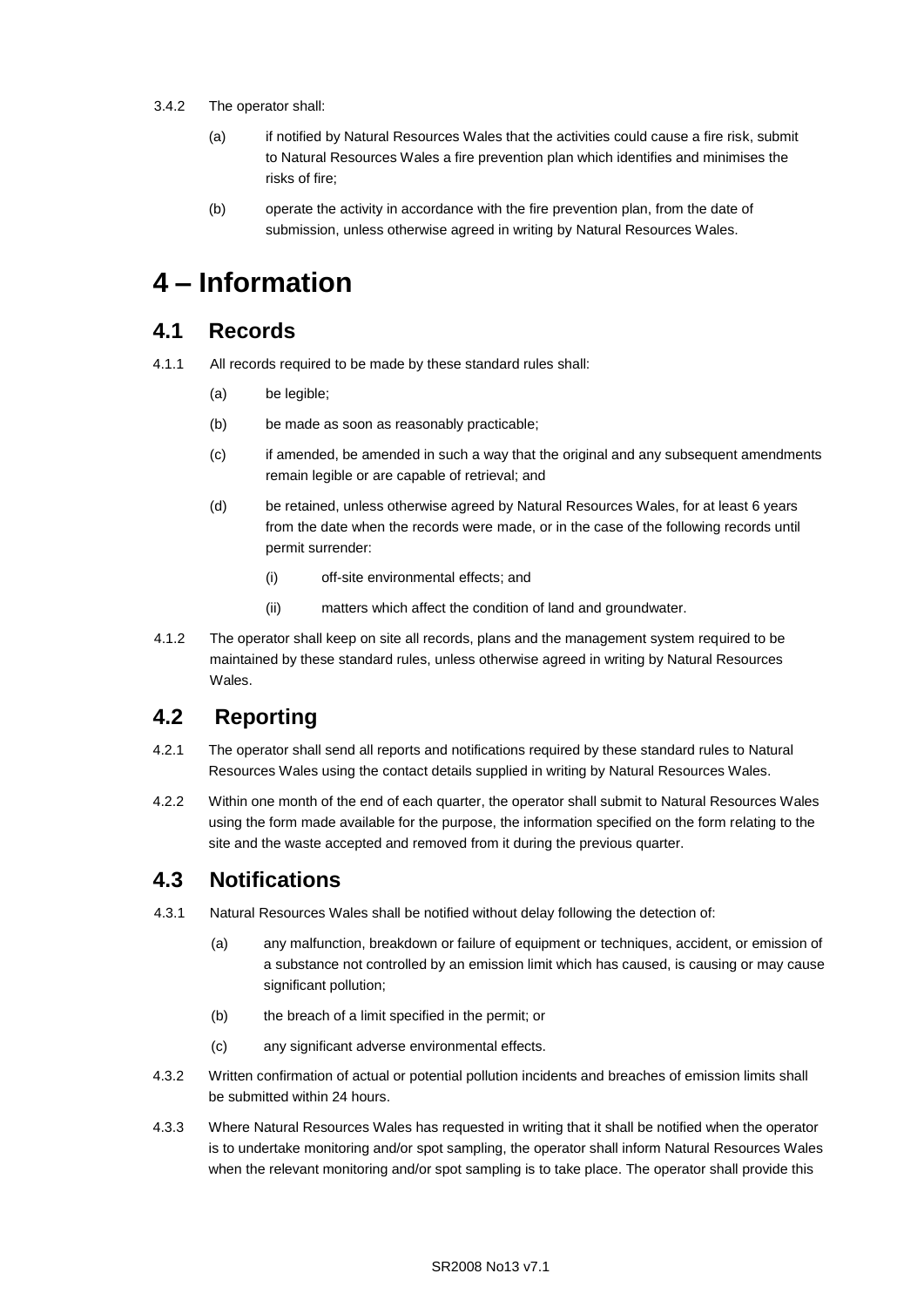information to Natural Resources Wales at least 14 days before the date the monitoring is to be undertaken.

4.3.4 Natural Resources Wales shall be notified within 14 days of the occurrence of the following matters, except where such disclosure is prohibited by Stock Exchange rules:

Where the operator is a registered company:

- (a) any change in the operator's trading name, registered name or registered office address; and
- (b) any steps taken with a view to the operator going into administration, entering into a company voluntary arrangement or being wound up.

Where the operator is a corporate body other than a registered company:

- (a) any change in the operator's name or address; and
- (b) any steps taken with a view to the dissolution of the operator.

In any other case:

- (a) the death of any of the named operators (where the operator consists of more than one named individual);
- (b) any change in the operator's name(s) or address(es); and
- (c) any steps taken with a view to the operator, or any one of them, going into bankruptcy, entering into a composition or arrangement with creditors, or, in the case of them being in a partnership, dissolving the partnership.

### **4.4 Interpretation**

- 4.4.1 In these standard rules the expressions listed below shall have the meaning given.
- 4.4.2 In these standard rules references to reports and notifications mean written reports and notifications, except when reference is being made to notification being made "without delay", in which case it may be provided by telephone.

*"accident"* means an accident that may result in pollution.

*"Annex I"* means Annex I to Directive 2008/98/EC of the European Parliament and of the Council on waste.

*"Annex II"* means Annex II to Directive 2008/98/EC of the European Parliament and of the Council on waste.

*"authorised officer*" means any person authorised by Natural Resources Wales under section 108(1) of The Environment Act 1995 to exercise, in accordance with the terms of any such authorisation, any power specified in Section 108(4) of that Act*.* 

*"D*" means a disposal operation provided for in Annex I to Directive 2008/98/EC of the European Parliament and of the Council on waste.

*"emissions of substances not controlled by emission limits"* means emissions of substances to air, water or land from the activities, either from emission points specified in these standard rules or from other localised or diffuse sources, which are not controlled by an emission limit.

*"European Site*" means Special Area of Conservation or candidate Special Area of Conservation or Special Protection Area or proposed Special Protection Area in England and Wales, within the meaning of Council Directives 79/409/EEC on the conservation of wild birds and 92/43/EEC on the conservation of natural habitats and of wild flora and fauna and the Conservation (Natural Habitats &c) Regulations 1994. Internationally designated Ramsar sites are dealt with in the same way as European sites as a matter of government policy and for the purpose of these rules will be considered as a European Site.